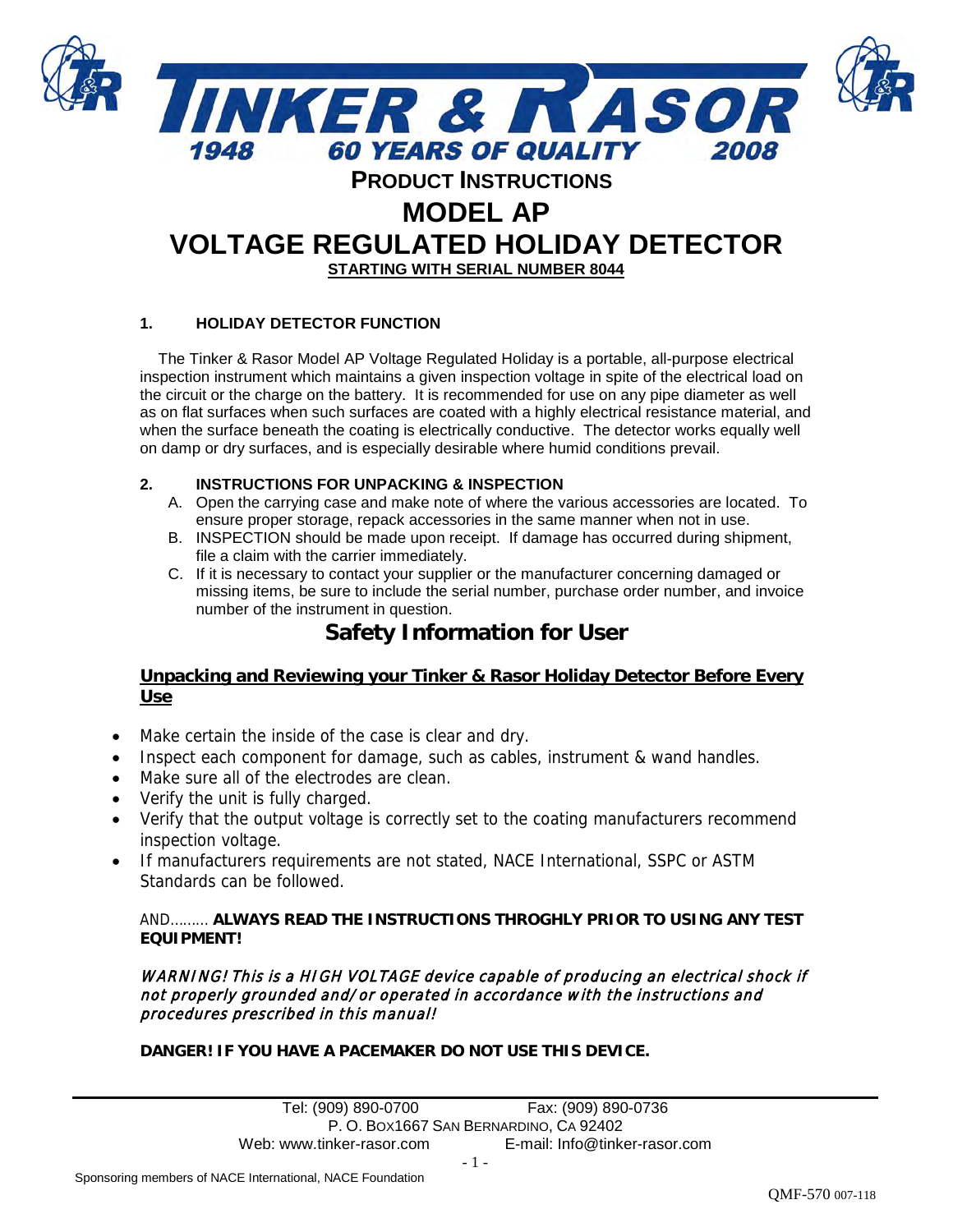

## **PRODUCT INSTRUCTIONS**

If you have a pacemaker, life critical electronic medical devices or any medical condition effected by High Voltage, DO NOT use this type of equipment. Only trained and responsible personnel should operate high voltage equipment. Alert all personnel nearby prior to testing and display warning signs. It is important to realize you are now using a high voltage, low energy holiday detector. Tinker & Rasor holiday detectors, APS & AP/W, are designed to generate between 800 to 35,000 volts, pulsating DC. While these voltages are high, the energy emitted is well within US, OSHA guidelines.<https://www.osap.org/page/GuideOSHA>

Rubber or plastic gloves and non-conductive footwear can minimize potential shock. Keep in mind that the shock prevention effectiveness of the rubber or plastic glove and footwear is limited to the condition of their protective surface. Make sure your gloves and footwear are in good condition and have no holes or tears. Most Portable Holiday Detectors are limited to finding defects in nonconductive coating materials. Testing should ONLY be conducted clear of personnel not involved in the testing procedure. Personnel operating Holiday Detectors should always be aware of their environment and the safety limitations imposed by same. Operator should have an alert assistant, to ensure that all unauthorized personnel are kept clear of the testing area.

**DANGER!!!** Portable Holiday Detectors create an arc or spark. Use of a Portable Holiday Detector in or around combustible or flammable environments can result in an explosion. When operating in any potentially hazardous area, consult with the plant or site safety officer before proceeding with a holiday detection test in any potentially hazardous or suspect area.

**CAUTION! DO NOT USE AROUND SENSITIVE ELECTRONICS OR RADIO EQUIPMENT**. When "on" but not in use, Tinker & Rasor Pulse Type Holiday Detectors, APW and APS will generate radio frequency emissions which are within the limit defined by the Electromagnetic Compatibility Directive. Due to its method of operation however, the APW and APS Pulse Type Holiday Detector will generate broadband RF emissions when the unit is generating high voltage or when a spark is produced at the electrode. It is therefore recommended that the user does not activate the high voltage within the vicinity of sensitive electronics or radio equipment.

## **DO NOT SHORTEN THE GROUND CABLE. NEVER TOUCH THE BARE GROUND WIRE WHEN THE DETECTOR IS TURNED ON.**

WARNING! USE CAUTION WHEN RAINING. If it is raining then there is a safety concern for the operator. Surface water on the sub straight is usually not conductive enough to transmit voltage, but almost any contaminant will cause water to become more conductive. If water covers the wand handle while connected to the APW Power-Pak or the APS Instrument, then the operator could become the return path for the high voltage. While the output voltage will cause harm to a healthy person, according to OSHA, your environment must be taken into consideration when operating this type of equipment. For example; if you are standing on top of a flag pole and receive a jolt of high voltage, it will most likely cause you to jump, and you will fall off the flag pole. Stay Alert, Stay Aware and Stay Alive.

If it isn't raining, but the coating surface is wet, Tinker & Rasor Holiday Detectors are designed to minimize the effects of damp or wet coatings. In extreme cases, "ghost" holidays might be witnessed, should a continual path of water reach a holiday. If this continues, dry the sub straight and continue testing.

## It is important to note that all accidents are preventable. Take caution when using Tinker & Rasor holiday detectors or any other high voltage test equipment.

## **3. CHECK-OUT INSTRUCTIONS**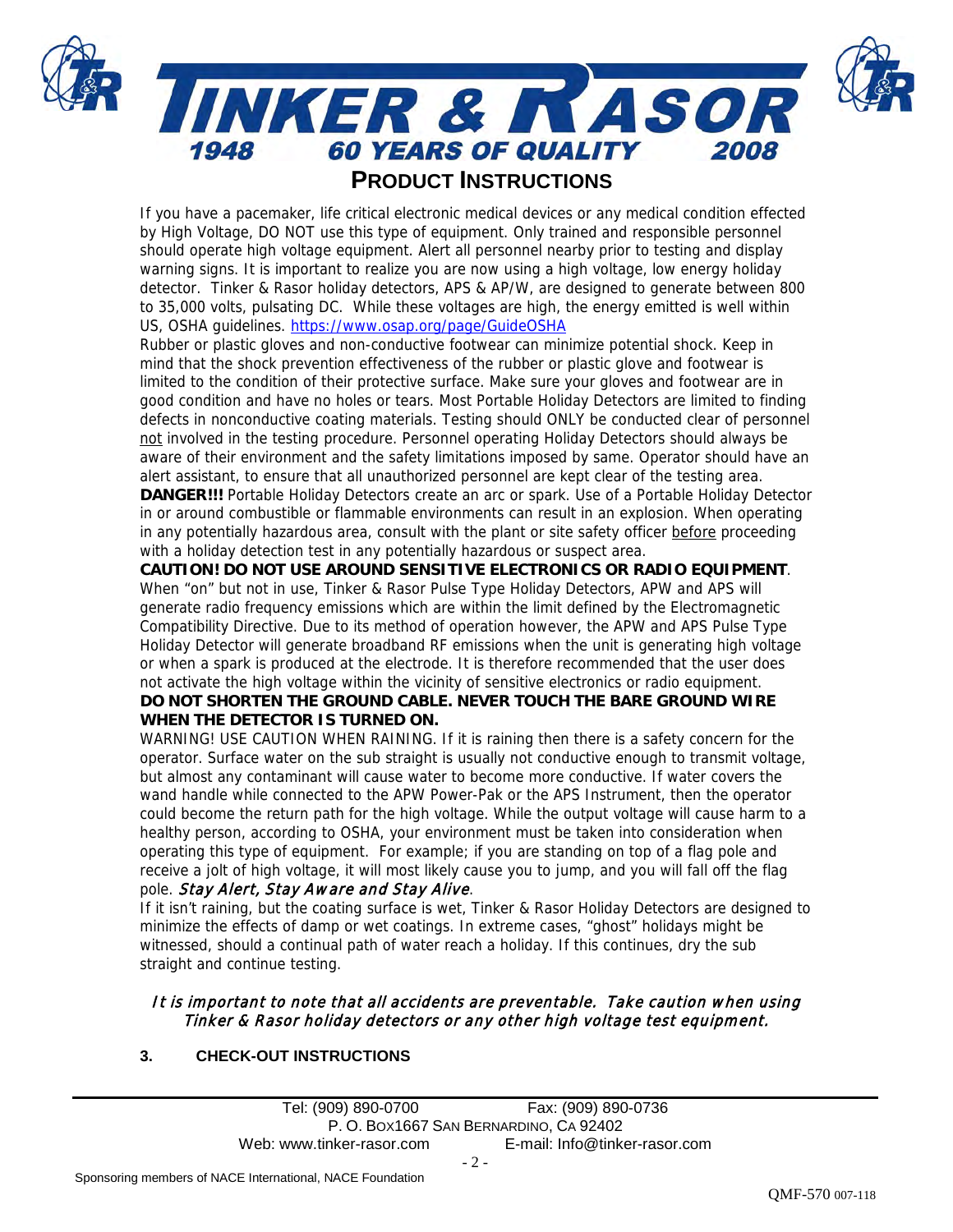

# **PRODUCT INSTRUCTIONS**

- A. Remove all accessories from the carrying case with the exception of the battery charger. (The instrument is shipped with two batteries, one of which us already in the unit).
- B. Make sure that the detector is turned OFF.
- C. Using the VOLTAGE SELECTION TABLE on the back panel, select the specific voltage required Unscrew the protective cap on the SELECTOR and use a screwdriver to turn the switch to the HI or LO position. Replace black plastic cap cover. Use same procedure to adjust voltage settings. CAUTION: ALWAYS CHANGE HI-LO SWITCH WITH DETECTOR TURNED OFF.
- D. Connect high voltage cable and ground cable to detector (insert and twist clockwise).
- E. Attach probe handle to voltage cable.
- F. Attach electrode to the voltage probe assembly and apply to the structure to be inspected. The electrode should always make intimate contact with the surface under inspection.
- G. The Model AP Holiday Detector is now ready to operate.

## **4. OPERATING METHODS**

A good ground return system for both the pipe and the detector will always provide the best and most reliable inspection. The pipe to be inspected must be grounded from the bare pipe to earth at some point along the pipe. If individual joints of the pipe are to be inspected that are not electrically connected, each joint must be grounded. The speed of the electrode's travel along the pipe should never be excessive, since faulty inspection may result. Occasional checks of the detector operation should be made, particularly if no holidays are being found. This can be accomplished by testing for the spark and signal at the edge of the coating where bare pipe exists or by touching the probe end to the bare pipe and noting the length of the spark and the signal effectiveness. If the signal does not occur when the spark discharges from the electrode into a known holiday, the ground return (i.e. the path between the metallic pipe and earth and the earth to the ground trail of the detector) is of high resistance. In this case, a better ground is required and a direct connection between the metal pipe and the ground wire may be necessary. This type of grounding is extremely uncommon unless the soil is very dry of the detectors output is low.

Correct voltage output for a given thickness of coating has long been a matter of controversy. However, recent formulas have been suggested which may be used as a guide for correct peak voltages on various coating thickness. The calculation is as follows:

**V = K √ T**

| WHERE | V | $=$ | Peak voltage in volts.                      |
|-------|---|-----|---------------------------------------------|
|       |   |     | Thickness of bonded coating in mils (not    |
|       |   |     | including outer wrappers).                  |
|       | ĸ |     | Constant of 1,250 for coatings over 30 mils |
|       |   |     | and 525 for fusion bonded epoxy coatings.   |

These formulas, when applied to a coating of 3/32" thickness and with a constant of 1,250, would indicate an applied voltage of 12,500 volts peak or a coating of 16 mil thickness with a constant of 525 would indicate an applied voltage of 2,100 volts peak. A common practice used in setting inspection voltages in the field is to adjust the output voltage by visual observation. It is the general consensus that spark discharge at least twice the thickness of the coating will give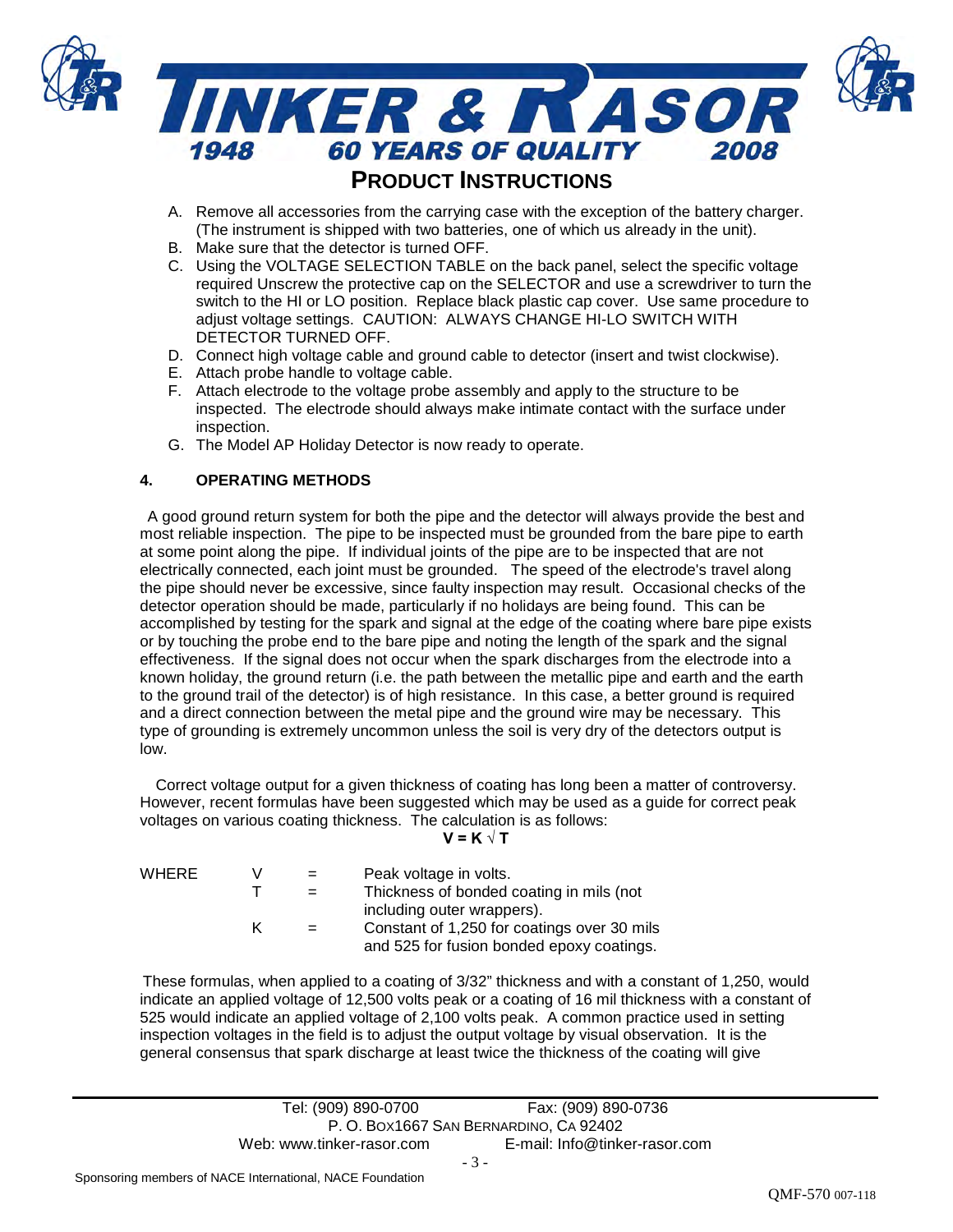

## **PRODUCT INSTRUCTIONS**

adequate inspection voltage and compensate for any irregularity in coating thickness and grounding conditions. If this practice is desired for determining inspection voltage, it should be done while the electrode is in the normal operating position and under actual grounding conditions.

The formulas and suggestions for setting voltage are supplied as a guide, and are not necessarily recommended by the manufacturer of this detector. Unless output voltage is specified, the voltage is factory set at 14,000 volts at time of shipment. Consult the coating manufacturer for recommended voltage applications.

## 5. **INSTRUMENT SERVICING INSTRUCTIONS**

A. Cleaning: Keep the instrument clean and dry. Clean the instrument case with a soft cloth dampened with kerosene, then wipe dry. Do not use solvents such as lacquer thinner, methyl ethyl keytone, etc.

## KEEP ALL ELECTRICAL CONTACTS CLEAN

- B. Voltage Output Checks
	- 1) In case of LOW output voltage:
		- a) Check position of voltage selector switches.
		- b) Check battery (is it fully charged?).
		- c) Check for "parted conductor in voltage probe and/or ground trail.
	- 2) In case of NO output voltage:
		- a) Check battery.
		- b) Check for "parted" conductor in voltage probe and/or ground trail.
		- c) Check battery contacts. MAKE SURE THEY ARE CLEAN.

## **6. BATTERY CHARGING INSTRUCTIONS**

- A. Use ONLY the battery charger provided.
- B. Charge battery nightly after use.
- C. To charge battery IN the instrument.
	- 1) Connect plug of the battery charger to jack on battery through access door.
	- 2) Plug AC power cord into proper outlet.
	- 3) Charger indicator light is on during charging. It will begin to flash on and off when battery is fully charged.
- D. To charge battery OUTSIDE the instrument:
	- 1) Remove battery through battery access door.
	- 2) Connect battery charger plug to battery jack and follow steps b and c above (C).
- E. Charge battery at temperatures above 45° F for best results.
- F. Always disconnect charger from battery and AC outlet when not in use.